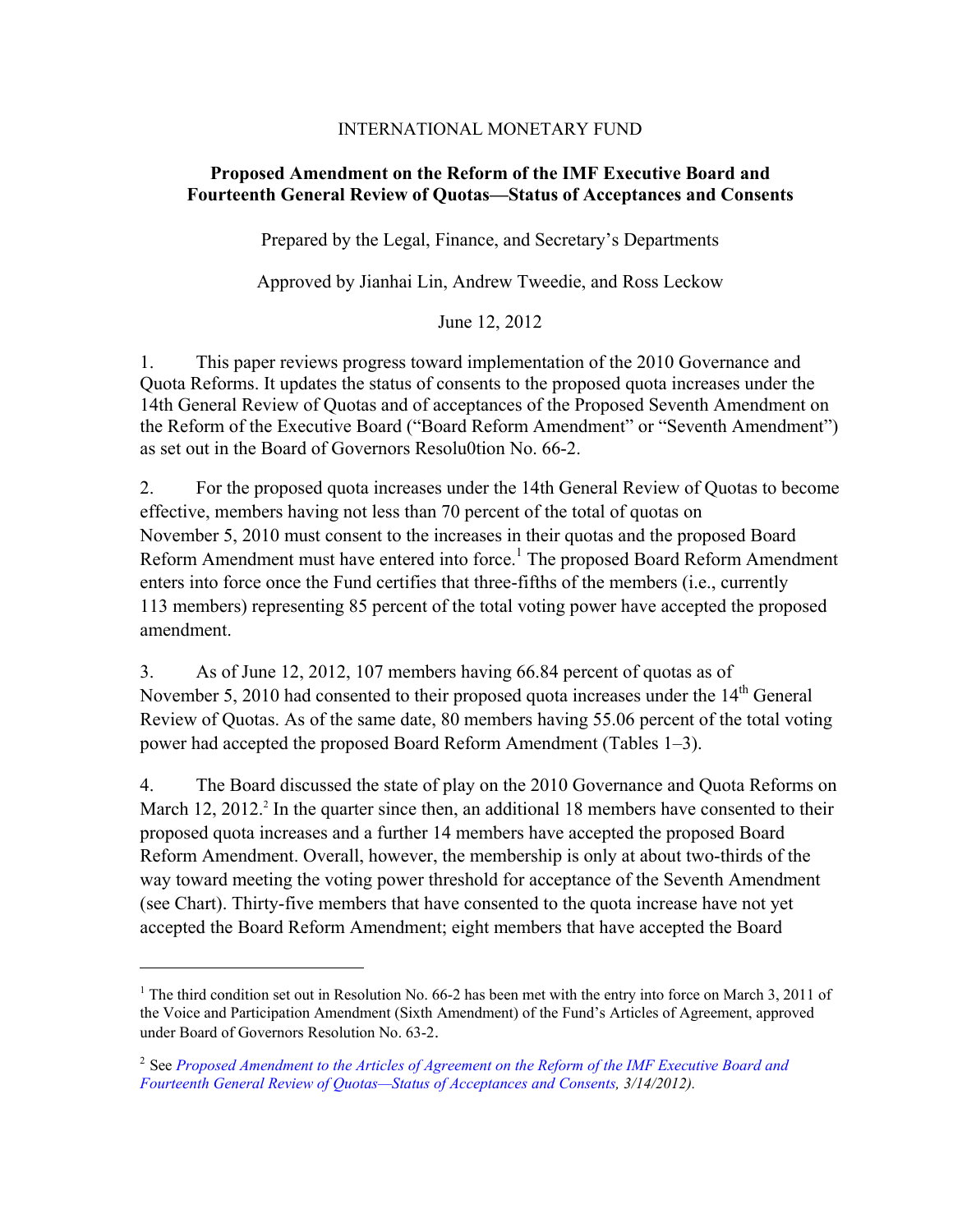Reform Amendment are still to consent to the quota increase; and 75 members have not yet provided a valid acceptance or consent. Time is running out. With only four months remaining on the timeline suggested by the Board of Governors, a strong effort is needed to make the 2010 Governance and Quota Reforms effective no later than the 2012 IMF/World Bank Annual Meetings in October, a timeline reaffirmed by the IMFC in its April 21 *Communiqué*.

5. Against this background, staff and management continue to work proactively with country authorities to spur the process along. Several initiatives are underway: management and Area Department Directors are committed to raise the issue in their meetings with authorities, as appropriate; the Secretary's Department is stepping up its outreach to Area Departments for follow up in the field with bi-weekly updates; the Board will have an opportunity to discuss progress toward implementation of the reform package on a monthly, rather than quarterly, basis; and follow-up letters from the IMFC Chair and the Managing Director will be sent to Governors in the run up to the Annual Meetings. Staff is also working closely with Executive Directors on an ongoing basis to help secure acceptances and consents as a matter of urgency. The next update on the status of acceptances and consents will be issued to the Board in July.

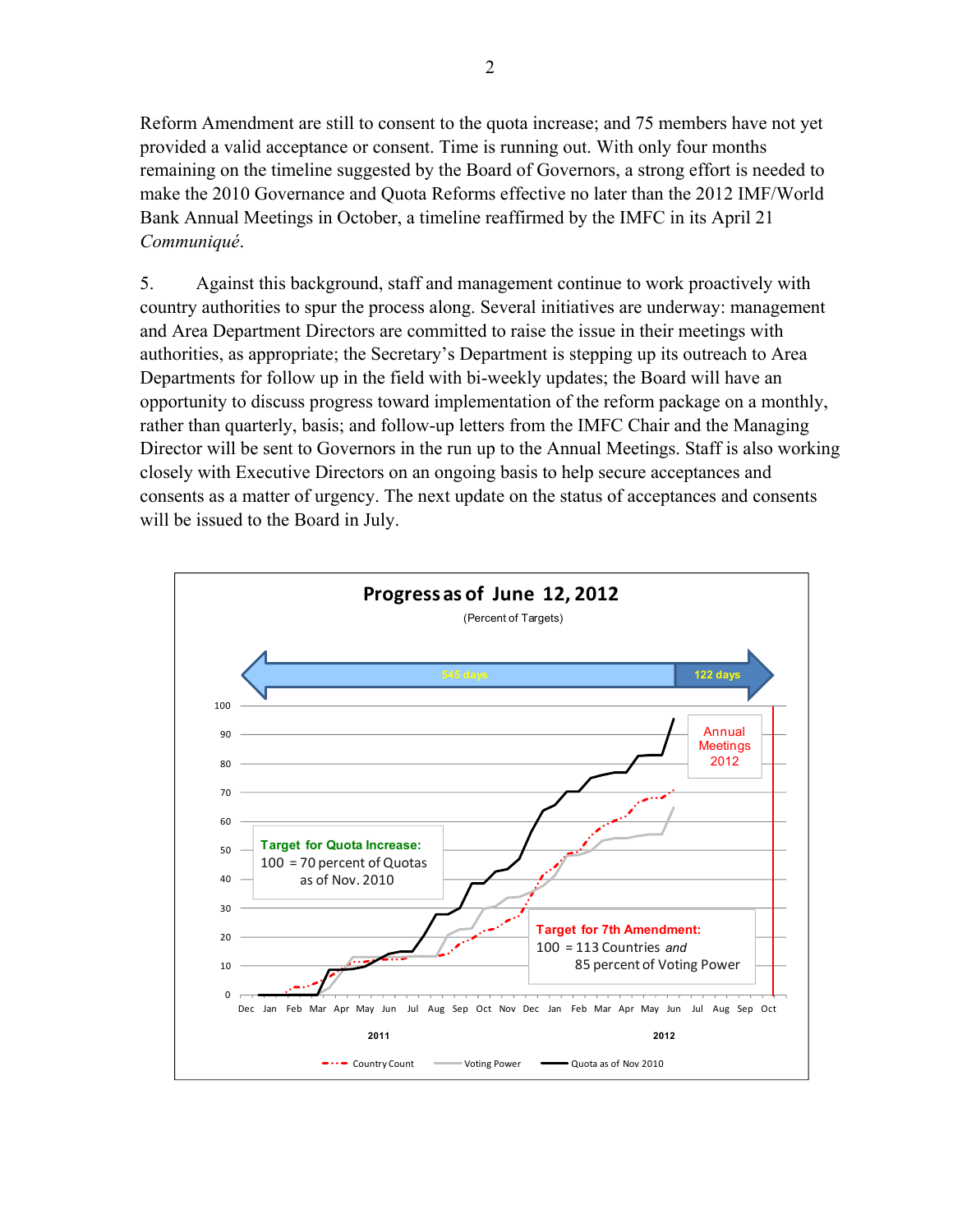### Table 1. Consents to Quota Increases and Status of Acceptances of the Proposed Board Reform Amendment

|                                     |                             | <b>Board Reform Amendment</b> |  |  |
|-------------------------------------|-----------------------------|-------------------------------|--|--|
| <b>Status</b>                       | <b>Number</b><br>of Members | Percent<br>of Voting Power    |  |  |
| Accepted                            | 80                          | 55.06                         |  |  |
| Incomplete communication received   | 10                          | 1.50                          |  |  |
| No communication received           | 98                          | 43.43                         |  |  |
| Total                               | 188                         | 100.00                        |  |  |
| Memorandum items:                   |                             |                               |  |  |
| Total required for effectiveness    | 113                         | 85.00                         |  |  |
| Additional needed for effectiveness | 33                          | 29.94                         |  |  |

| June 12, 2012 |  |  |
|---------------|--|--|
|---------------|--|--|

|                                               | <b>Consents to Quota Increases</b> |                                  |  |
|-----------------------------------------------|------------------------------------|----------------------------------|--|
| <b>Status</b>                                 | <b>Number</b><br>of Members        | Percent of<br>Nov. 5, 2010 quota |  |
| Consent received<br>No communication received | 107<br>81                          | 66.84<br>33.16                   |  |
| Memorandum items:                             |                                    |                                  |  |
| Total required<br>Additional required         |                                    | 70.00<br>3.16                    |  |

Information on consents and acceptances is also available at: <http://www.imf.org/external/np/sec/misc/consents.htm>.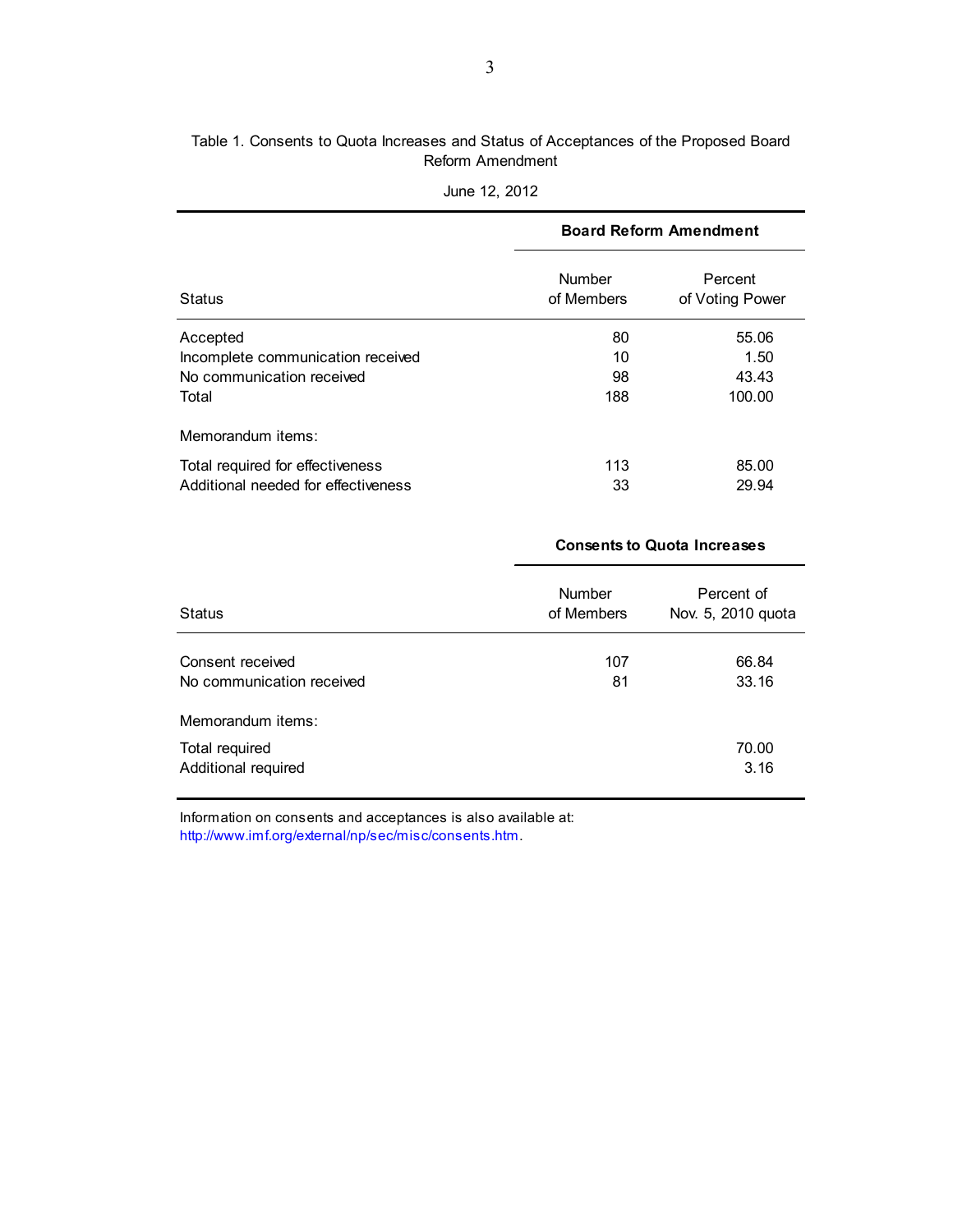| Table 2. Members that Have Accepted the Proposed Board Reform Amendment |
|-------------------------------------------------------------------------|
|-------------------------------------------------------------------------|

| June 12, 2012 |  |  |  |  |
|---------------|--|--|--|--|
|---------------|--|--|--|--|

| <b>Acceptance of Proposed Amendment</b> |                             |                  |                             |                        |                             |
|-----------------------------------------|-----------------------------|------------------|-----------------------------|------------------------|-----------------------------|
| Member                                  | Percent of<br>Voting Pow er | Member           | Percent of<br>Voting Pow er | Member                 | Percent of<br>Voting Pow er |
| Angola                                  | 0.14                        | Guyana           | 0.07                        | Philippines            | 0.43                        |
| Australia                               | 1.31                        | Haiti            | 0.06                        | Poland                 | 0.70                        |
| Austria                                 | 0.87                        | Honduras         | 0.08                        | Portugal               | 0.44                        |
| Bahamas, The                            | 0.08                        | Iceland          | 0.08                        | Samoa                  | 0.03                        |
| Bangladesh                              | 0.24                        | India            | 2.34                        | São Tomé and Príncipe  | 0.03                        |
| <b>Belarus</b>                          | 0.18                        | Ireland          | 0.53                        | Seychelles             | 0.03                        |
| Belgium                                 | 1.86                        | Italy            | 3.16                        | Sierra Leone           | 0.07                        |
| <b>Belize</b>                           | 0.04                        | Jamaica          | 0.14                        | Singapore              | 0.59                        |
| Benin                                   | 0.05                        | Japan            | 6.23                        | Slovenia               | 0.14                        |
| <b>Bhutan</b>                           | 0.03                        | Kenya            | 0.14                        | Spain                  | 1.63                        |
| Brazil                                  | 1.72                        | Korea            | 1.37                        | Sri Lanka              | 0.19                        |
| Brunei Darussalam                       | 0.11                        | Lao PDR          | 0.05                        | St. Vincent and the Gr | 0.03                        |
| Burkina Faso                            | 0.05                        | Lesotho          | 0.04                        | Suriname               | 0.07                        |
| Cambodia                                | 0.06                        | Malaysia         | 0.73                        | Sw aziland             | 0.05                        |
| Cameroon                                | 0.10                        | Maldives         | 0.03                        | Sw eden                | 0.98                        |
| Central African Republic                | 0.05                        | Malta            | 0.07                        | Tonga                  | 0.03                        |
| China                                   | 3.81                        | <b>Mauritius</b> | 0.07                        | Trinidad and Tobago    | 0.16                        |
| Comoros                                 | 0.03                        | Mexico           | 1.47                        | Turkey                 | 0.61                        |
| Croatia                                 | 0.17                        | Montenegro       | 0.04                        | United Kingdom         | 4.29                        |
| Cyprus                                  | 0.09                        | Morocco          | 0.26                        | Vietnam                | 0.21                        |
| Denmark                                 | 0.78                        | Myanmar          | 0.13                        |                        |                             |
| Dominica                                | 0.03                        | Namibia          | 0.08                        |                        |                             |
| Dominican Republic                      | 0.12                        | Nepal            | 0.06                        |                        |                             |
| 日 Salvador                              | 0.10                        | Netherlands      | 2.08                        |                        |                             |
| Finland                                 | 0.53                        | Nicaragua        | 0.08                        |                        |                             |
| France                                  | 4.29                        | Norw ay          | 0.78                        |                        |                             |
| Gabon                                   | 0.09                        | Pakistan         | 0.44                        |                        |                             |
| Germany                                 | 5.81                        | Panama           | 0.11                        |                        |                             |
| Greece                                  | 0.47                        | Papua New Guinea | 0.08                        |                        |                             |
| Guinea-Bissau                           | 0.03                        | Peru             | 0.28                        |                        |                             |
|                                         | Total:                      | 80               | 55.06                       |                        |                             |